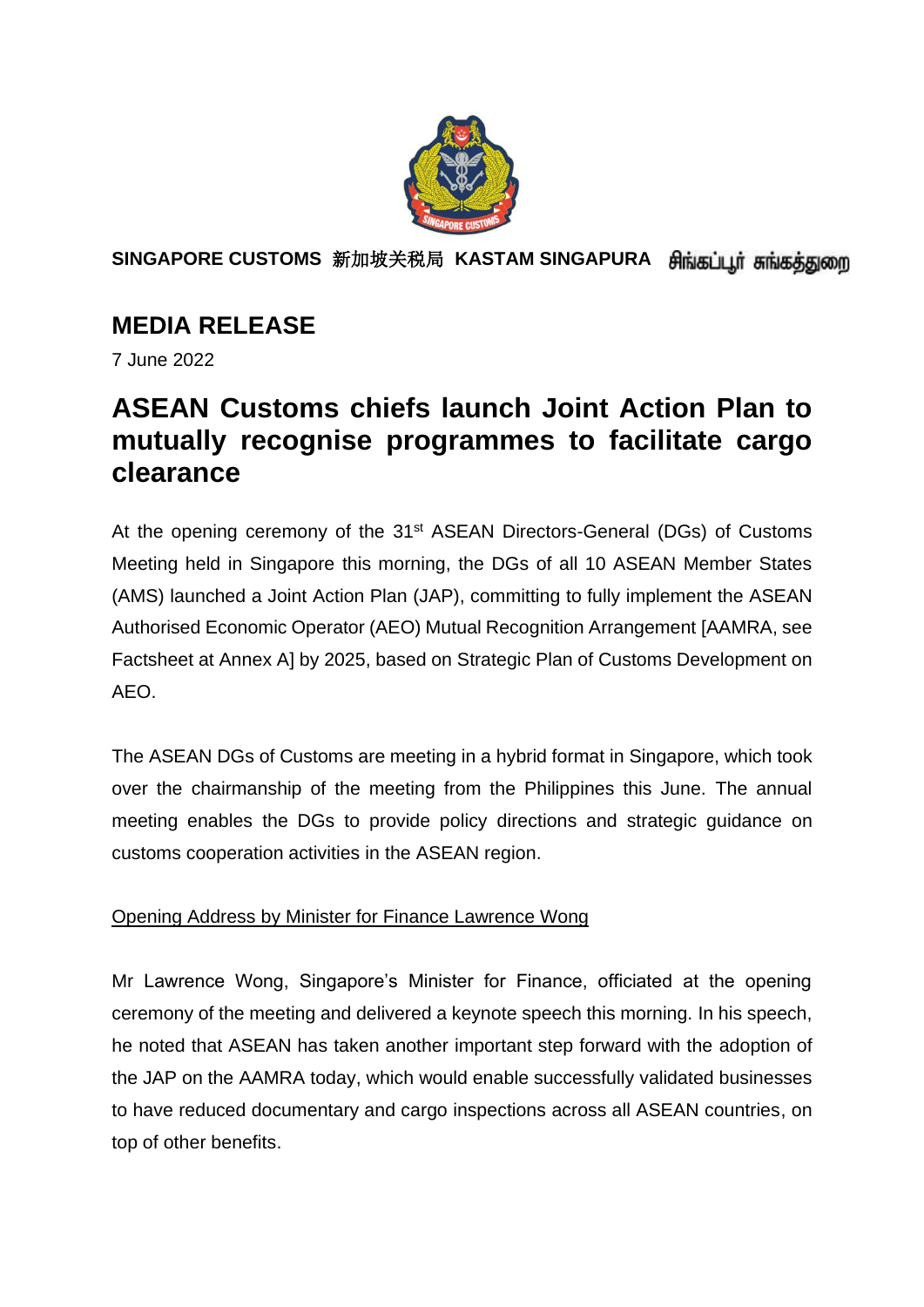Mr Wong also highlighted two other areas of customs collaboration which will bring great benefit to ASEAN. He said that deepening customs collaboration with ASEAN's major trading partners like the US, China, Japan and South Korea to further lower trade-related costs for businesses and support the development of supply chains from these countries to ASEAN. The other area is aligning respective customs processes to common standards which would reduce administrative costs and make the region more attractive for e-commerce. [Minister's delivered speech is available here: [https://go.gov.sg/goh-speech-at-31st-meeting-of-asean-dg-of-customs\]](https://go.gov.sg/goh-speech-at-31st-meeting-of-asean-dg-of-customs)

Over the three-day meeting, the ASEAN DGs will review the work of the various Customs working groups and committees. They will also conduct consultations with Dialogue Partners namely Australia, China, Japan, and the Republic of Korea, and with private sector representatives from the ASEAN Business Advisory Council, the EU-ASEAN Business Council and the US-ASEAN Business Council to strengthen Customs-to-Business partnerships in the region.

ASEAN countries take turns to host the annual meeting, and Singapore last hosted the regional meeting in 2013. Singapore Customs is the first to resume hosting the DG-level meeting in-person since the start of COVID-19 pandemic.

**Singapore Customs 7 June 2022**

**# # # # #**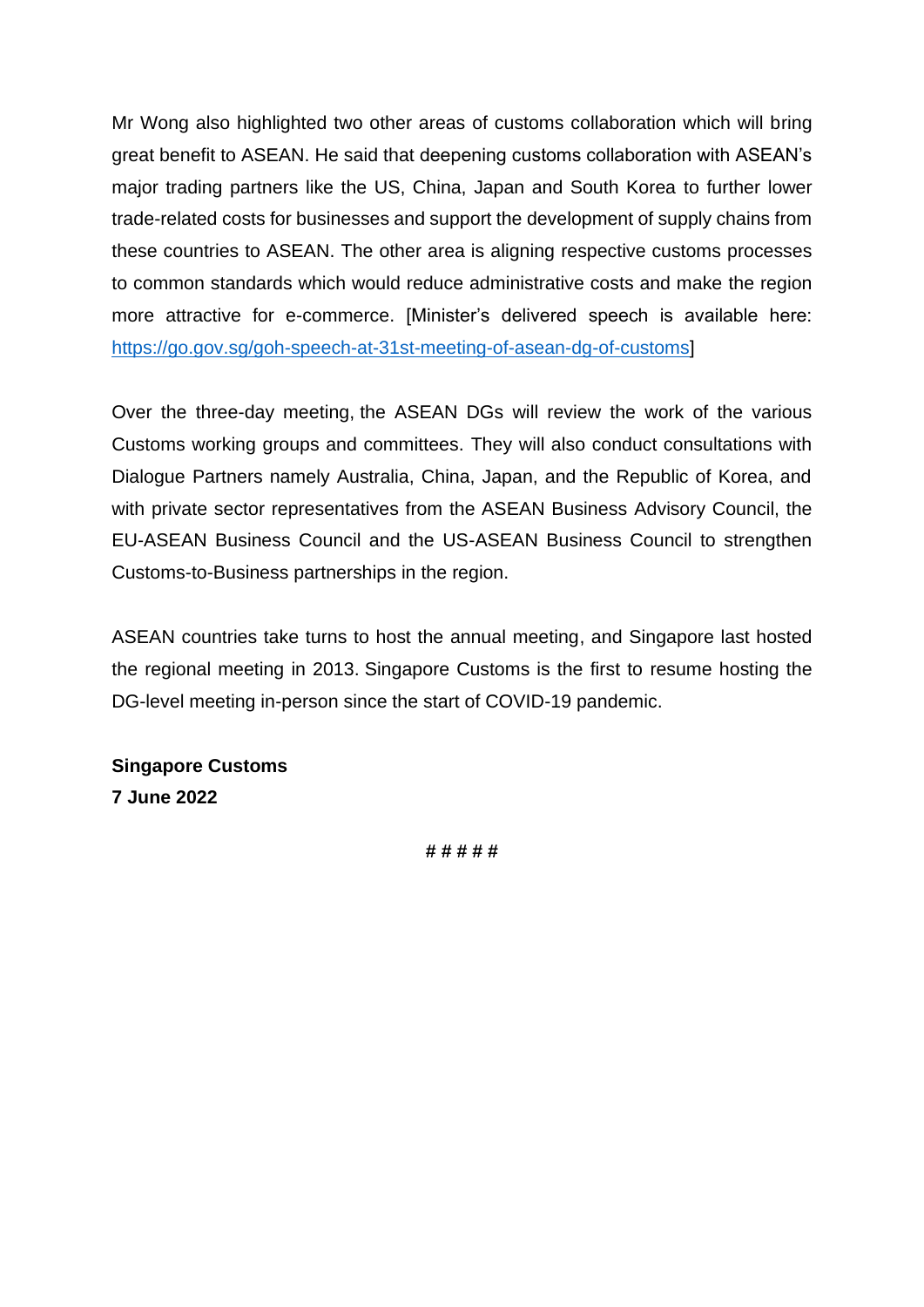#### **Annex A**

### **FACTSHEET**

#### **ASEAN AEO MRA (AAMRA)**

The ASEAN Authorised Economic Operator (AEO) Mutual Recognition Arrangement ("AAMRA") initiative was first mooted by Singapore in 2018, and ASEAN Member States (AMS) agreed to a feasibility study co-led by Singapore and Indonesia.

AEO is a customs administration's partnership programme with businesses to secure and facilitate trade. Companies with robust supply chain security procedures would have to undergo a validation process based on the World Customs Organisation SAFE Framework of Standards to Secure and Facilitate Global Trade ("WCO SAFE Framework") before they could be certified by the customs administration as an AEO company.

A Mutual Recognition Arrangement ("MRA") is an arrangement between two or more partner customs administrations to mutually recognise their respective AEO programmes and companies certified under their respective programmes are regarded to be of low risk and accorded with mutually agreed MRA benefits.

The MRA benefits include: (i) Higher level of facilitation during cargo clearance, domestically and overseas; (ii) Priority treatment if the cargo has been selected for inspection; and (iii) Expedited customs cargo clearance in the event of trade disruption. AEO companies would thus enjoy cost savings due to better predictability of cargo movement.

The feasibility study concluded that while AMS were at varying degrees of national AEO implementation, an AAMRA was feasible, and AMS could proceed to commence discussions and preparations and for ready AMS to implement the AAMRA first.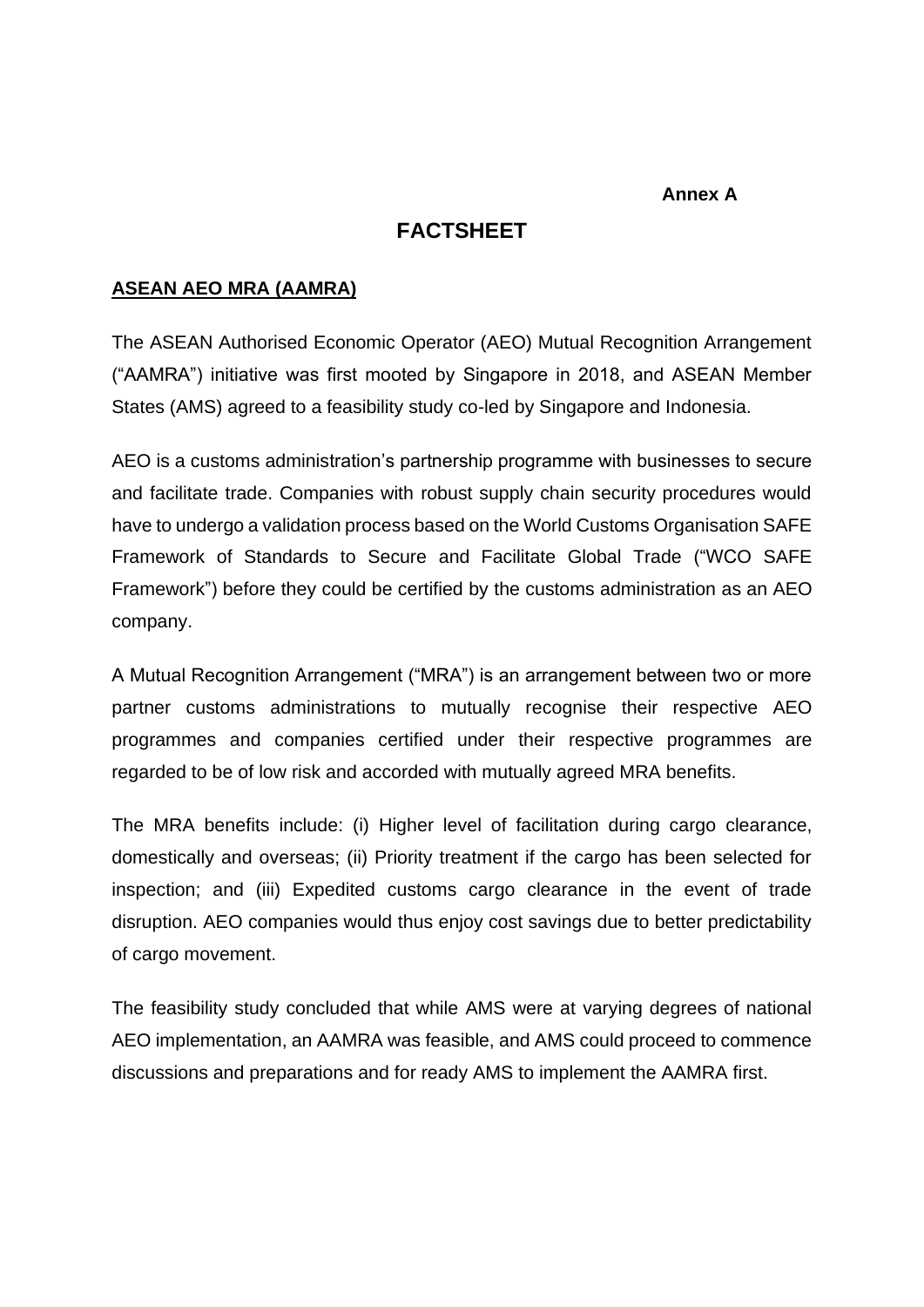Following the feasibility study, the sub-working Group on AAMRA led by Singapore Customs has been working with AMS since mid-2020 on the implementation of the AAMRA.

### **AAMRA Joint Action Plan**

The Joint Action Plan (JAP) signifies the commitment undertaken by all 10 AMS to fully implement the AAMRA by 2025, based on agreed joint AEO comparability assessment milestones. Under the JAP, upon completion of the necessary AEO assessments and signing of the AAMRA text, at least three AAMRA-ready AMS will proceed to jointly implement the AAMRA in the second half of 2022. The remaining AMS would implement the AAMRA when they are ready.

The AAMRA will enhance supply chain security and facilitate trade in the region, as well as provide further opportunities for AMS to negotiate with non-ASEAN partners as a bloc, furthering the role of the ASEAN Economic Community.

#### Singapore's AEO and existing MRA with other customs administrations

Singapore's AEO programme is named as Secure Trade Partnership (STP). To date, Singapore has signed 10 bilateral MRAs with Canada, Republic of Korea, Japan, People's Republic of China, Chinese Taipei, Hong Kong, United States, Australia, Thailand and New Zealand.

**# # # # #**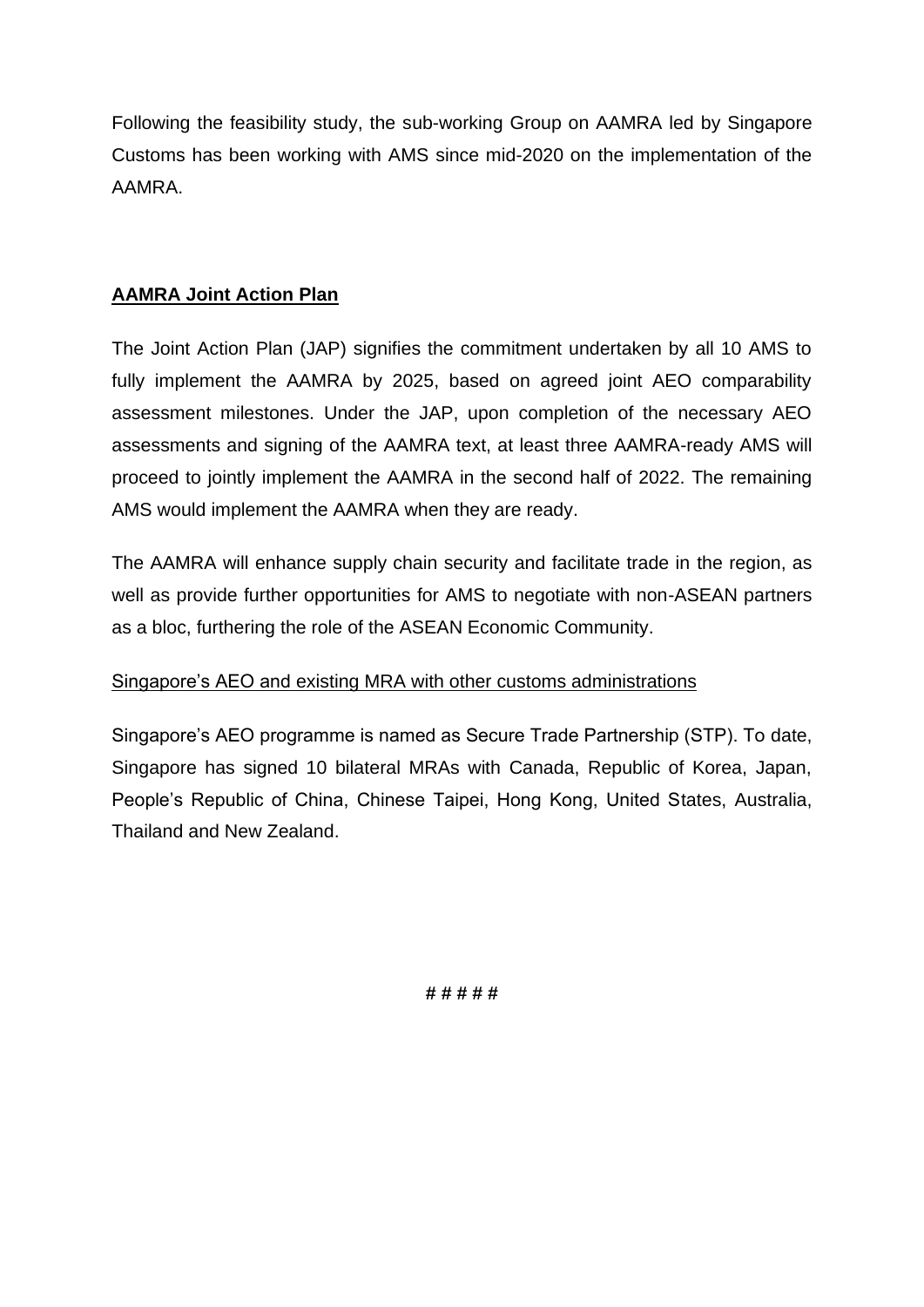### **(Official photos for use )**

Note: Media using the photos below please attribute to Singapore Customs



Singapore's Minister for Finance, Mr Lawrence Wong (6<sup>th</sup> from left), with the Heads of Delegation of ASEAN member states launching the Joint Action Plan for the ASEAN Authorised Economic Operator Mutual Recognition Arrangement.



Singapore's Minister for Finance, Mr Lawrence Wong, giving the keynote speech.